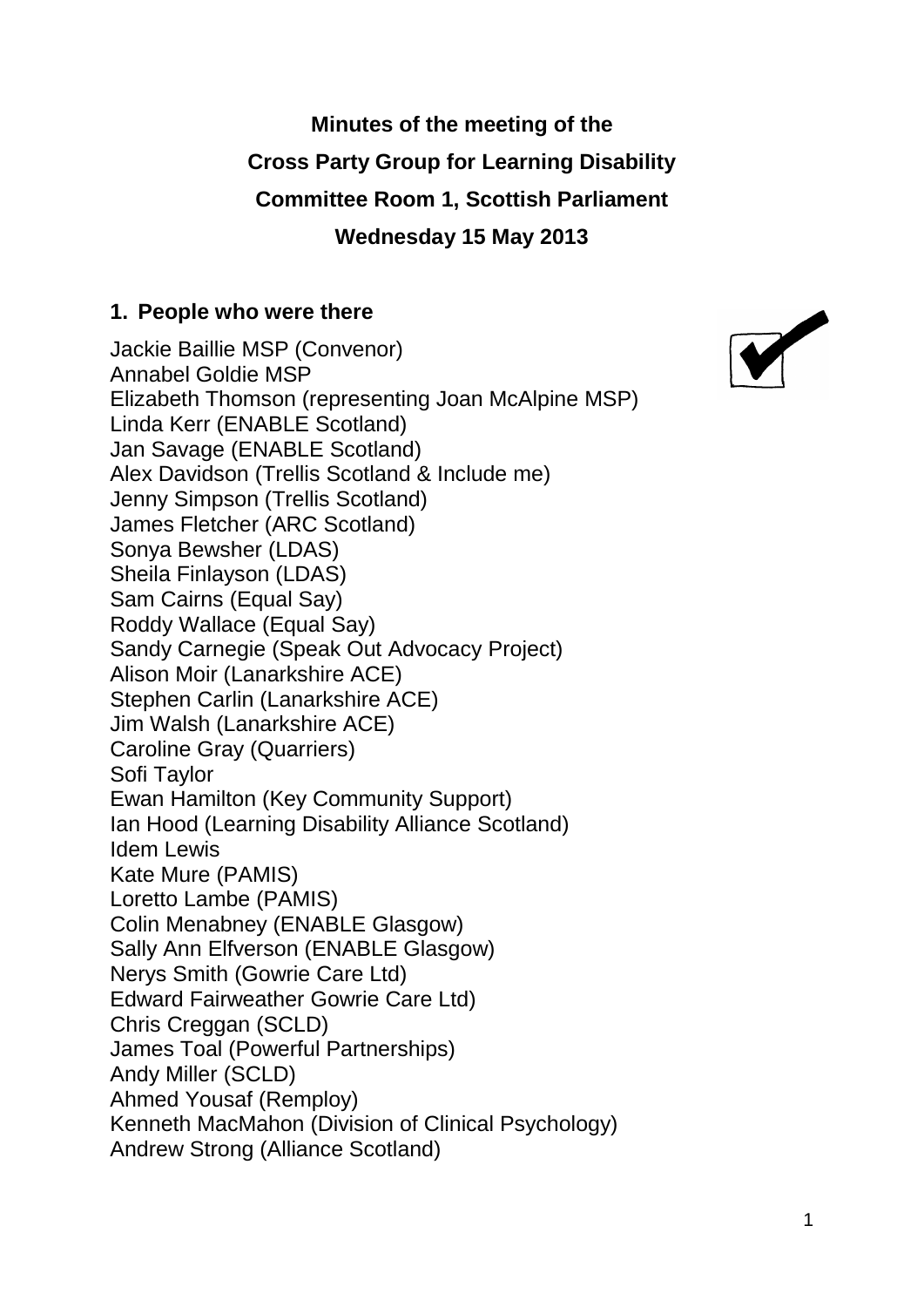Karen McKenzie (Division of Clinical Psychology) Rebecca Middlemiss (Royal College of Psychiatrists) Margaret Hay (Community Integrated Care) Linda McCaig

Gary Burns (Govan Law Centre) Alistair Sharp (Govan Law Centre) Fiona Collie (Carers Scotland) Kathleen Bessos (Scottish Government) Beth Hall (COSLA)

## **2. People who were not there and sent apologies**

Jackie welcomed everyone to the meeting and introduced Annabel Goldie MSP and Elizabeth Thomson from the office of Joan McAlpine MSP.

The following people were not able to come:

Alison McInnes MSP Prof Nancy Loucks (Families Outside) Rachel Webb (Scottish Autism) Sarah Randell (Scottish Council of Independent Schools) Sarah Van Putten (Down Syndrome Scotland) Karen Martin (Princess Royal Trust for Carers) Heather Muldoon (RNIB Scotland) Dr Fabian Haut (Royal College of Psychiatrists Keith Lynch (People First) Kenny McKay (People First) Helen Wright (Edinburgh Development Group) Faye Keogh (Turning Point)

#### **3. Minutes of last meeting**

James Fletcher (ARC Scotland) asked for a correction to page 5 of the minutes of 21 March 2013. It should say there were "71 professionals in the network of staff from care agencies who supported people in the criminal justice system" instead of "78 people with learning disabilities in the criminal justice system". This was agreed. Apart from this, everyone agreed the minutes were correct.

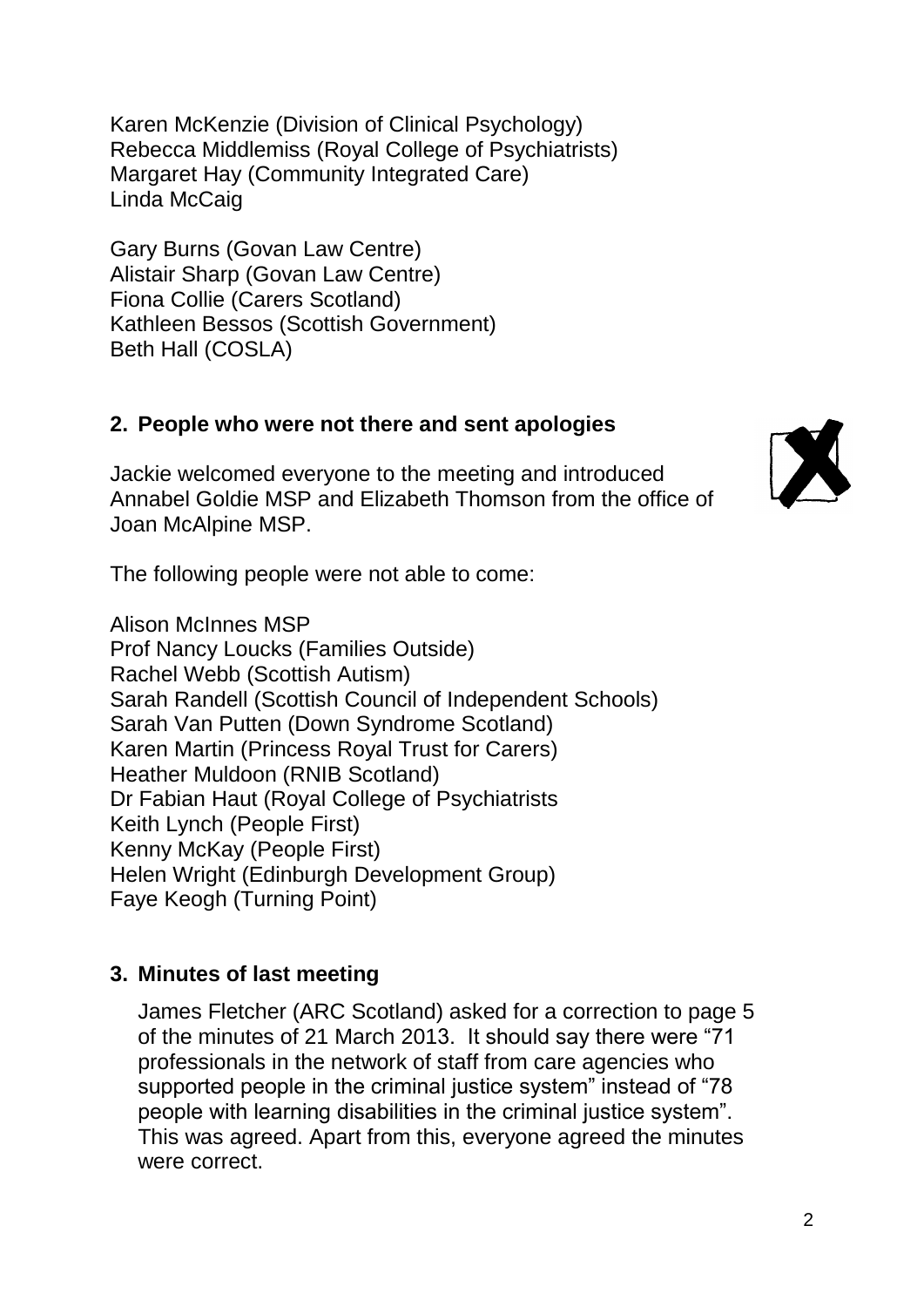### **4. Matters arising**

### **Prisoners with learning disabilities**

James Fletcher said there was a seminar about this on 26<sup>th</sup> April at the Scottish Government Community Justice Department, organised by ARC Scotland.

### **Hate crime and media reporting**

There has been no reply yet by the Chairperson of the Society of Editors in Scotland about the report from Glasgow University into the way that the media talks about disability and disabled people. Jackie suggested that we write to the National Union of Journalists instead. This was agreed.

### **Forced marriage**

We will invite someone from the Scottish Government's Equality Unit to come and talk to us about forced marriage at a future meeting.

#### **Day services**

Ian Hood (Learning Disability Alliance Scotland) had suggested at that the Group talk about this at a future meeting and share information and views. Jackie asked if there was any new information meantime. Ian said that he hoped there will be something about day services in the new Learning Disability Strategy which was being launched soon. It was agreed to wait for the Strategy and talk about this at the next meeting.

#### **5. Welfare reform**

The welfare reform changes continue to cause a lot of worry. The latest change is the unoccupancy charge or bedroom tax that started in April. To find out what people can do, Jackie welcomed Gary Burns and Alistair Sharp



Benefits



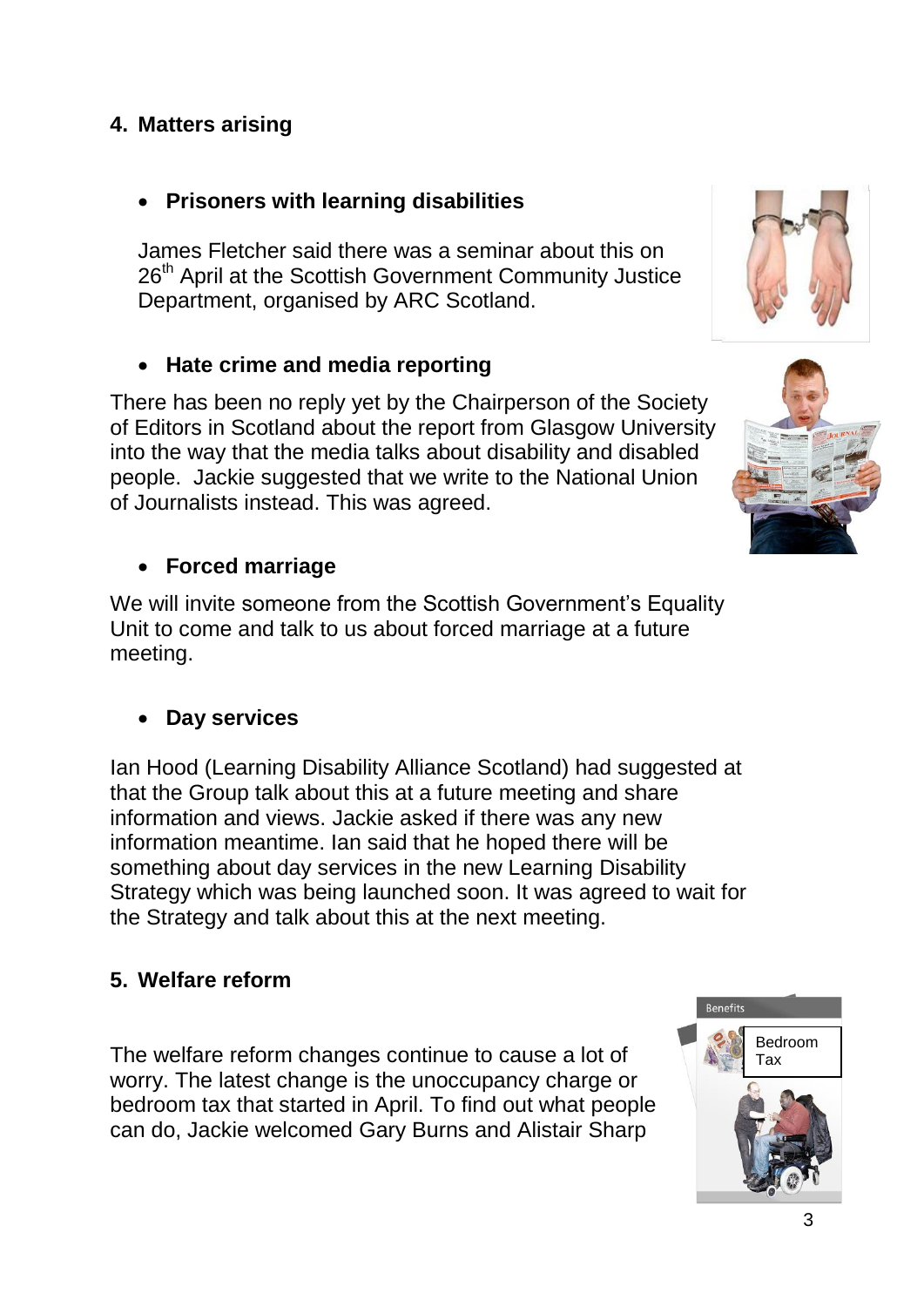of Govan Law Centre and asked them to tell the Group about their campaign and toolkit.

Alistair explained that he and Gary worked with homeless people and that Govan Law Centre had developed a NO evictions bedroom tax policy. They had sent a petition to the Scottish Parliament with over 5000 signatures. It will be talked about at the parliament on 25 June.

### **Bedroom tax toolkit**

They had also developed a toolkit that people can use to challenge decisions. It can be downloaded from their website. So far more than 7000 people had done this. The toolkit contains a list of reasons that people can use when they make an appeal.

Govan Law Centre can adapt their service to meet anyone's needs and Gary talked about a case study of someone called 'Joan'. She has mental health problems, learning disabilities and can appear aggressive. She was very distressed about needing to move because of the bedroom tax as she had been bullied in the community before. Govan Law Centre worked with her psychiatrist, housing association and the local social work department to support her.



They had not used the toolkit yet to support Joan because Joan did not have a decision yet about her housing benefit from the local council. You can only appeal after you have a decision.

Many landlords started asking people to pay part of their rent from April 2013 as they assumed the person's housing benefit was going to be reduced. Often, this request for part of the rent happened before the person got the housing benefit decision from the council and had a chance to appeal it.

Jackie asked if anyone had any questions:

Idem Lewis asked if all the changes to welfare reform were based on evidence and what would happen if carers became ill. Housing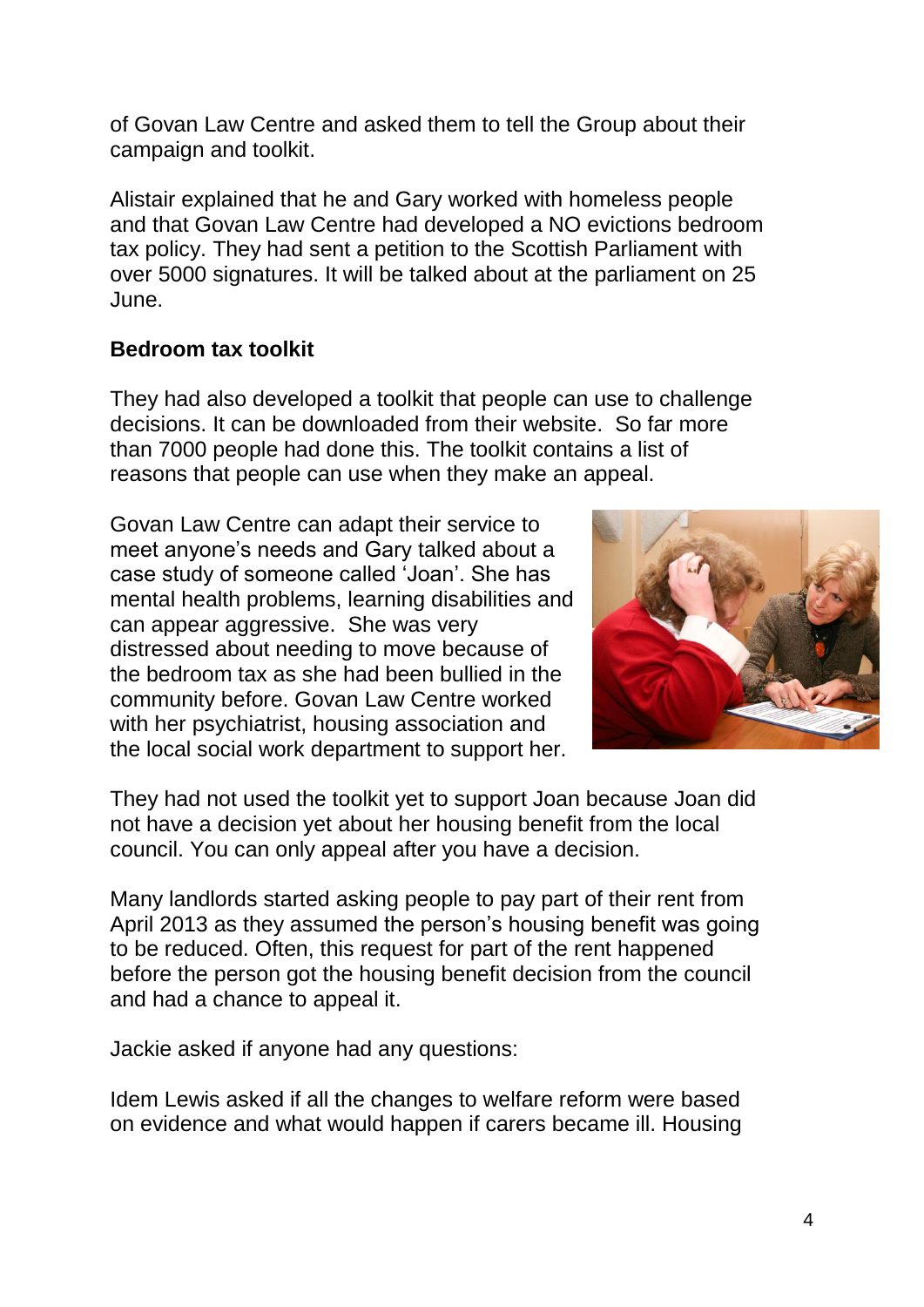associations have lists and allocate people to the houses that are available. There are not enough smaller houses.

Alistair said that Govan Law Centre was trying to gather evidence to show the impact and any problems with the changes.

Ahmed Yousaf (Remploy) asked about Govan Law Centre's links with other organisations. Gary said that it had very good networks and local partnerships. Govan Law Centre tried to provide a single point of contact for people.

Loretto Lambe (PAMIS) mentioned people with complex disabilities. The Government has said that they will be exempt but local authorities need to assess people first. A young person or an adult with complex disabilities needs more space for their care needs. They may need night-time care. They may need lots of equipment but are not allowed another room for it.



Other questions and comments were:

#### Q: What is the time-limit for appeals?

A: 28 days. Use the toolkit and wait for a response. You can also ask for an "any-time review". If anyone received a housing benefit letter or decision in February (before the changes were due to start) they can also ask for a proper decision.

Lots of people in supported accommodation having to pay part of their rent if their landlord and support provider are different.

Q: Is there any evidence that social landlords are being flexible? A: It depends on the landlord. It is likely that landlords will not push for eviction but that the person's rent arrears will mount up.

Q: Some families and carers are able to get discretionary housing payments but others are not. Why is this? A: Depends on the circumstances. Put in an appeal.

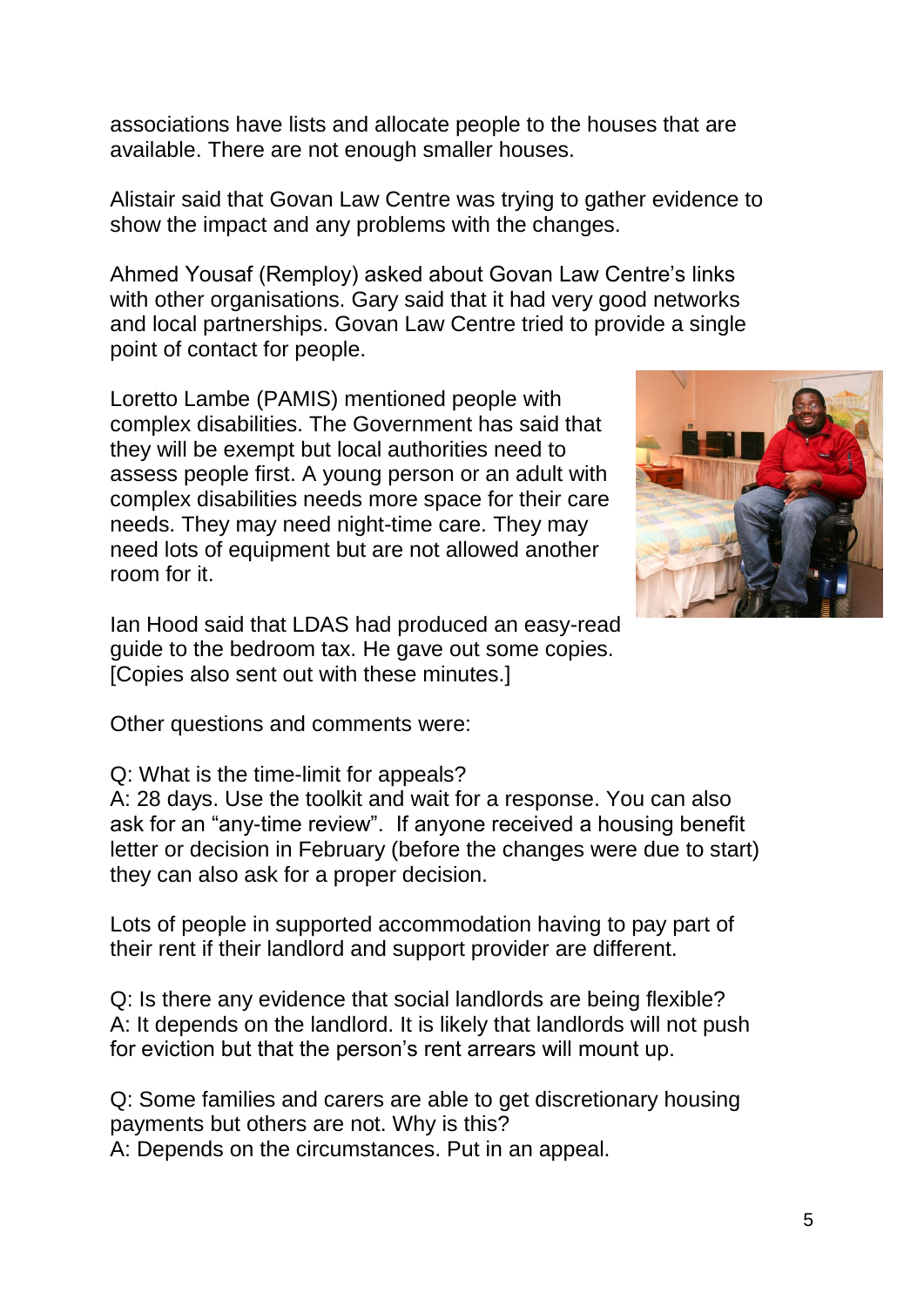Q: One local authority sent out letters just before the cut-off date. A: Decisions are being made too soon in some areas. Some housing associations are sending letters asking for part of the rent before people have got their official decision letter from the council.

Q: Night-time care- there is some evidence that different local authorities are interpreting this differently or as 7 nights-per-week. What can people do?

A: There is not enough Guidance at the moment and this is a problem.

There was general agreement that clearer Guidance would be helpful.



Q: Can anyone contact Govan Law Centre?

A: Yes. It cannot take on lots of cases but it can respond to emails. Shelter Scotland also has a postcode locator on its website that directs people to local advice centres.

Jackie thanked Alistair and Gary for answering everyone's questions and for their helpful information. She noted that different local authorities are doing things differently. Some have topped up their Discretionary Housing Fund; some have visited everyone and looked at alternative housing; some have assessed people at home to see if rooms can be re-designated; some have a no eviction policy. The Public Petitions Committee is going to look at the Govan Law Centre petition.

Jackie stressed that the Group should not underestimate the Government's ability to change its mind. It was always worth putting forward real life examples and getting both the UK Government and the Scottish Parliament to reflect. The Scottish Government could issue guidance if this is needed.

Jackie suggested that the Secretary should draft 2 letters reflecting the discussions for :

- 1. The UK Government
- 2. Margaret Burgess, Minister for Housing and Welfare.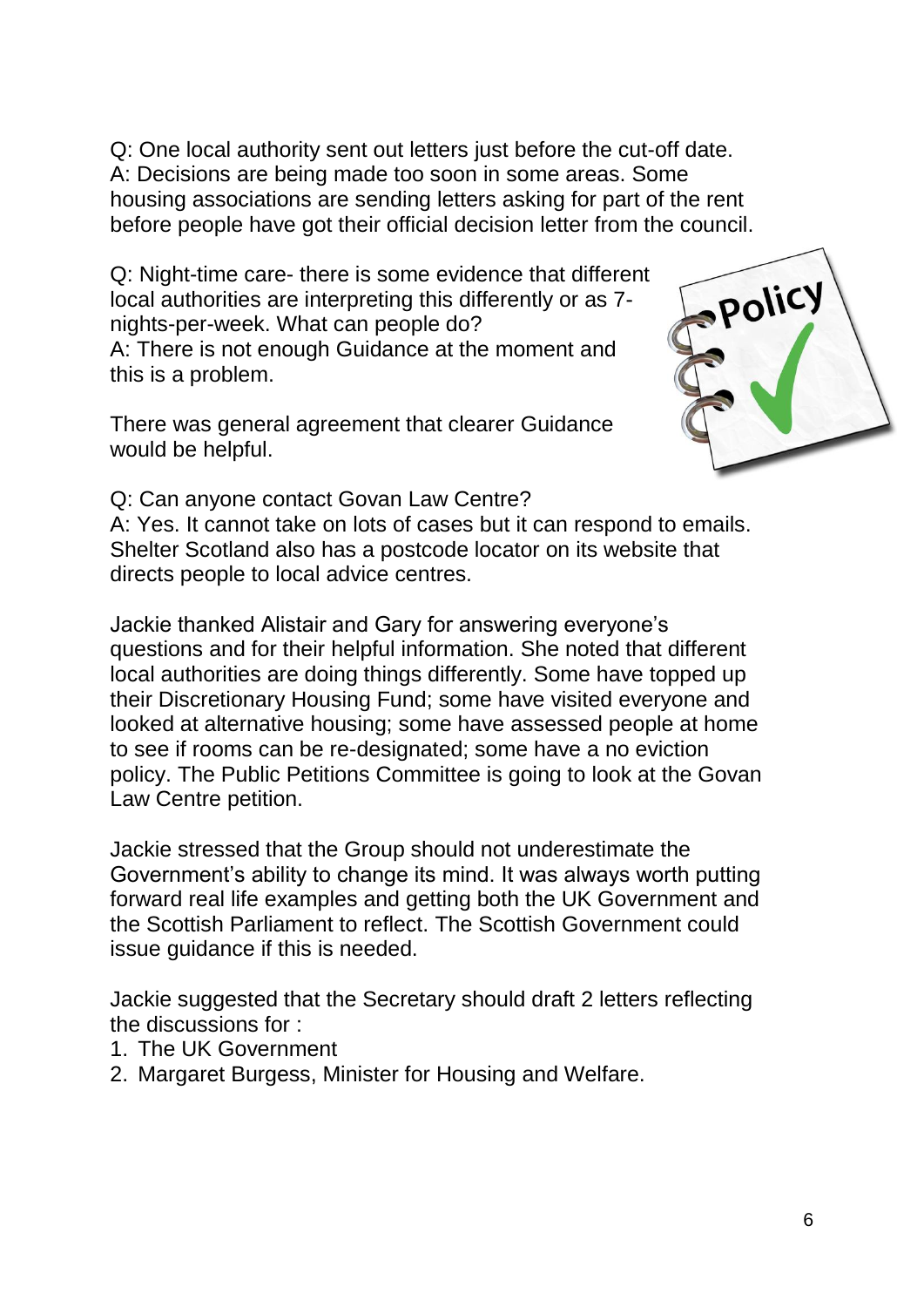The Group agreed. It was also agreed that links to the toolkit and organisations mentioned should be sent out with the minutes. (see below)

Annabel Goldie MSP thanked Gary and Alistair for the toolkit which she thought would be very helpful.

Useful Links:

- Bedroom tax toolkit:<http://bit.ly/YCBYM8>
- Govan Law Centre:<http://govanlc.blogspot.co.uk/>
- Shelter Scotland advicefinder:<http://scotland.shelter.org.uk/> (Choose Contact an Adviser option.)

## **6. Integration of health and social care**

Jackie welcomed Kathleen Bessos, from the Scottish Government's Integration and Reshaping Care Division, Beth Hall from COSLA (the Convention of Scottish Local Authorities) and Fiona Collie from Carers Scotland.



Kathleen, Beth and Fiona were part of the Scottish Government's Advisory Group working

on the new Bill for bringing health and social care together. The Bill would soon be launched in the Scottish Parliament and Jackie invited Kathleen, Beth and Fiona to tell us more.

## **Kathleen Bessos, Scottish Government: The Bill**

The Bill is about improving outcomes for people. More people live longer which is a good thing but it means the Government needs to look at what support everyone will need in future. The Bill will not focus on older people but on the complexity of people's needs.

There will be new national outcomes for Independent Living and Support for Carers.

There are 4 key areas: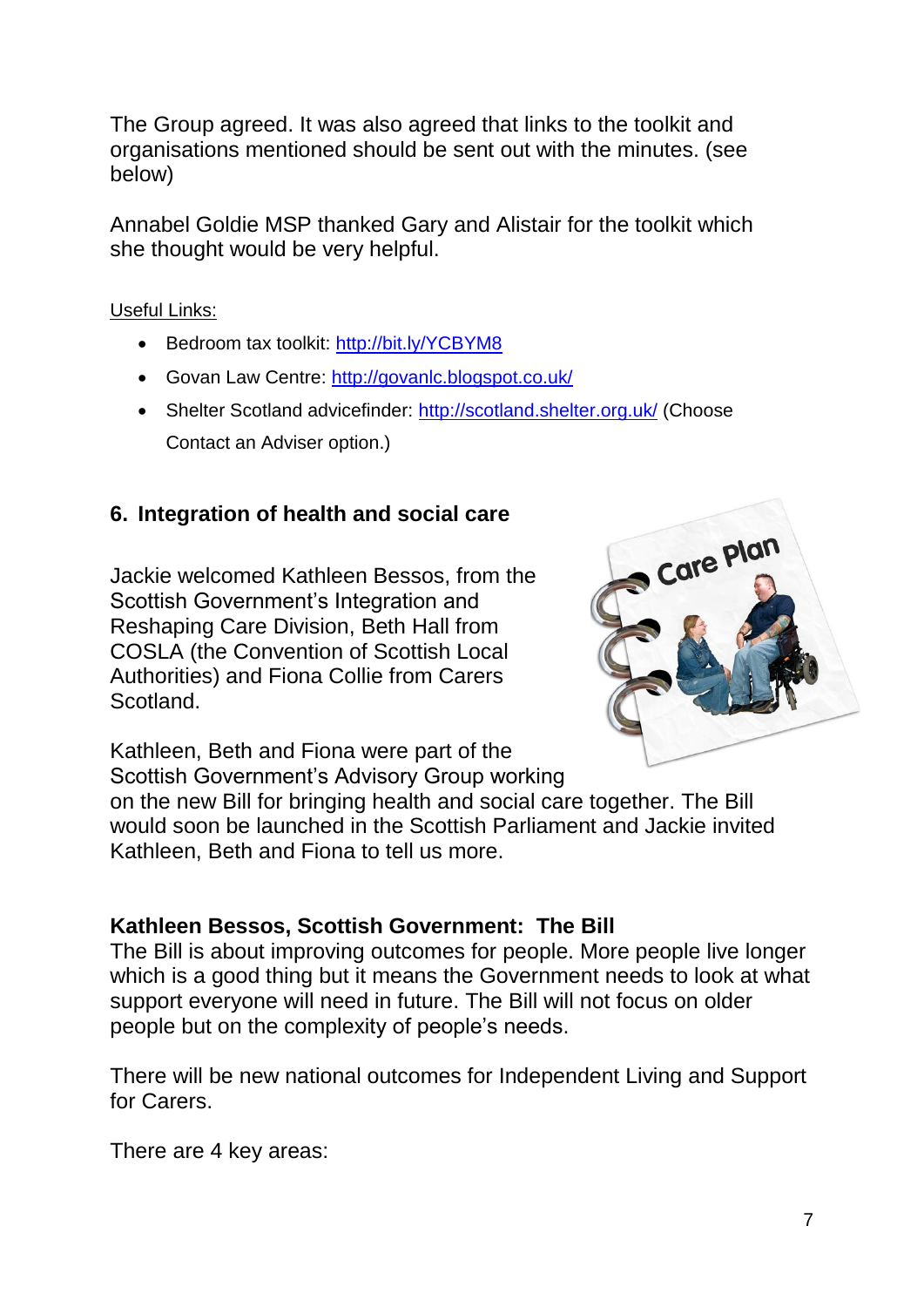1. Outcomes

The local council and the local health board will share responsibility for making sure things get done and outcomes are achieved.

There are 2 different models for ways that councils and health boards can provide integrated services.

a) The Lead Agency

In this model the local council and health board decide which agency (council or health board) will take the lead in delivering the service. This is already happening in Highland.

b) The Body Corporate

In this model the council and health board will have an integrated joint board.

2. Integrated budget

The council and health board must have an integrated budget for health and social care services and the needs of individuals must be higher than the needs of organisations.



3. Localities

Localities are the key to making it work. The council and health board must work with other local stakeholders to look at the needs of the locality.

4. Changing the culture

Changing attitudes and practice, and good leadership are vital. It's hard to put this in a law so need to look at other ways to do this including strategic workforce development (how staff are recruited, trained and supported).

The Scottish Government has done a high-level Equality Impact Assessment (EQIA) but the partners in each local area will need to do a local EQIA.

The Bill will be introduced in the Scottish Parliament before the summer recess and will go to Stage 1 after the summer break.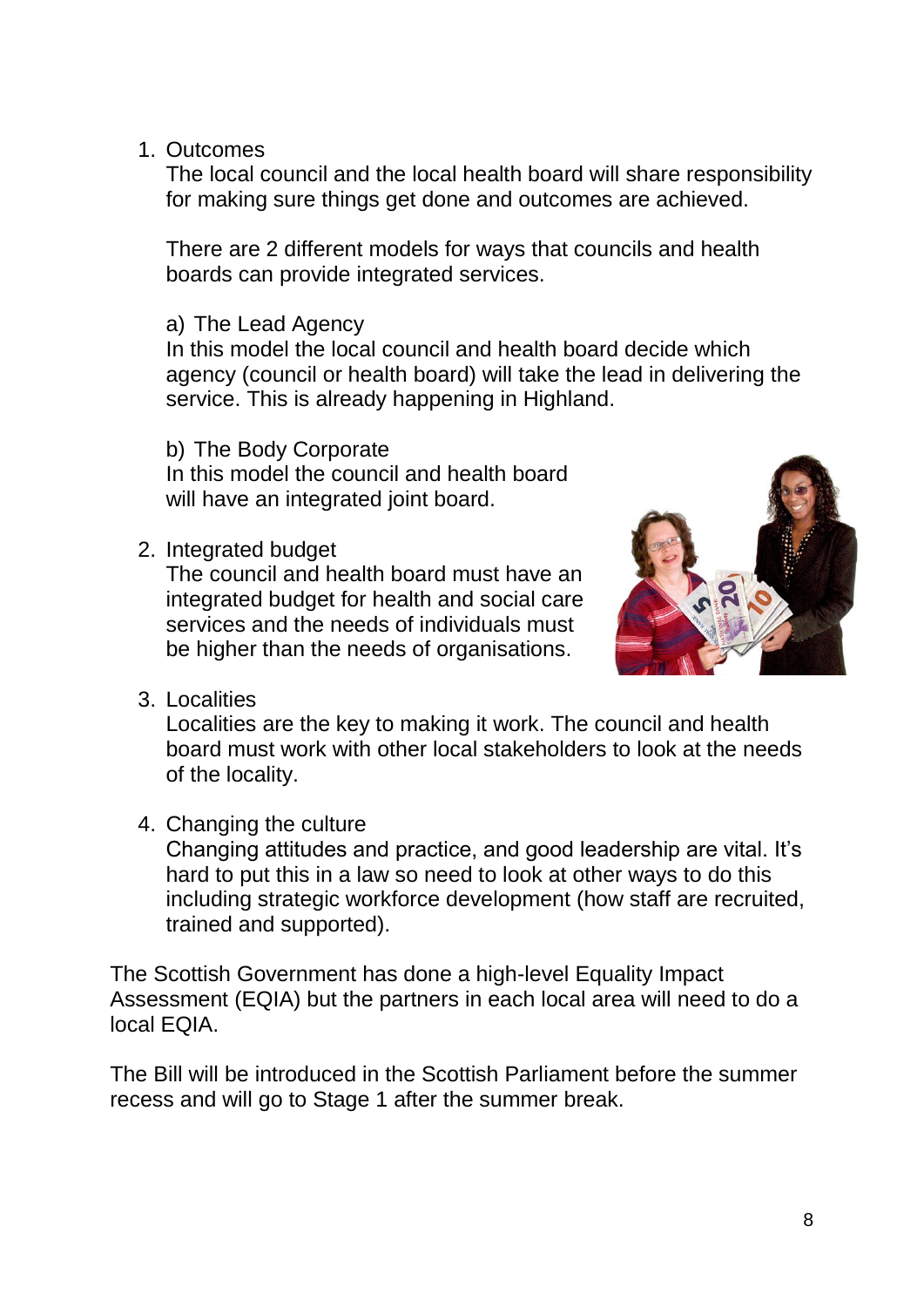[The Bill was introduced on 28 May. – see: <http://www.scottish.parliament.uk/parliamentarybusiness/Bills/63845.aspx> ]

## **Beth Hall, COSLA: Locality planning**

Locality planning is about bringing together people who use care services, voluntary organisations and local people to plan types of services in local areas.

It will focus on smaller local areas and look at local needs. It will look at the difference that health and social care can make at a

local level and it will ask people what they want to see happening. Examples are more people taking exercise, better home care or better day care services.

There will need to be decisions about priorities. Locality planning is about taking those decisions together.

There is no standard size or shape for a local area or a local plan. It can be grouped around populations of certain size, or local communities, or a local structure in an area.

Beth gave out a paper with the draft principles for locality planning. (Copy sent out with these minutes.)

#### **Fiona Collie, Carers Scotland: Involving people and families**

The aim of integration is to make people's lives easier and it is about you and your family. Carers Scotland wants carers to be more supported in their caring role but also to have their own lives. When things go wrong it can be disastrous for families so it is vital that the voices of individuals, carers and organisations are heard.

Locality Planning Partnerships are where individuals and carers can get involved. It's

important that they get support to do this. It will also be very important for



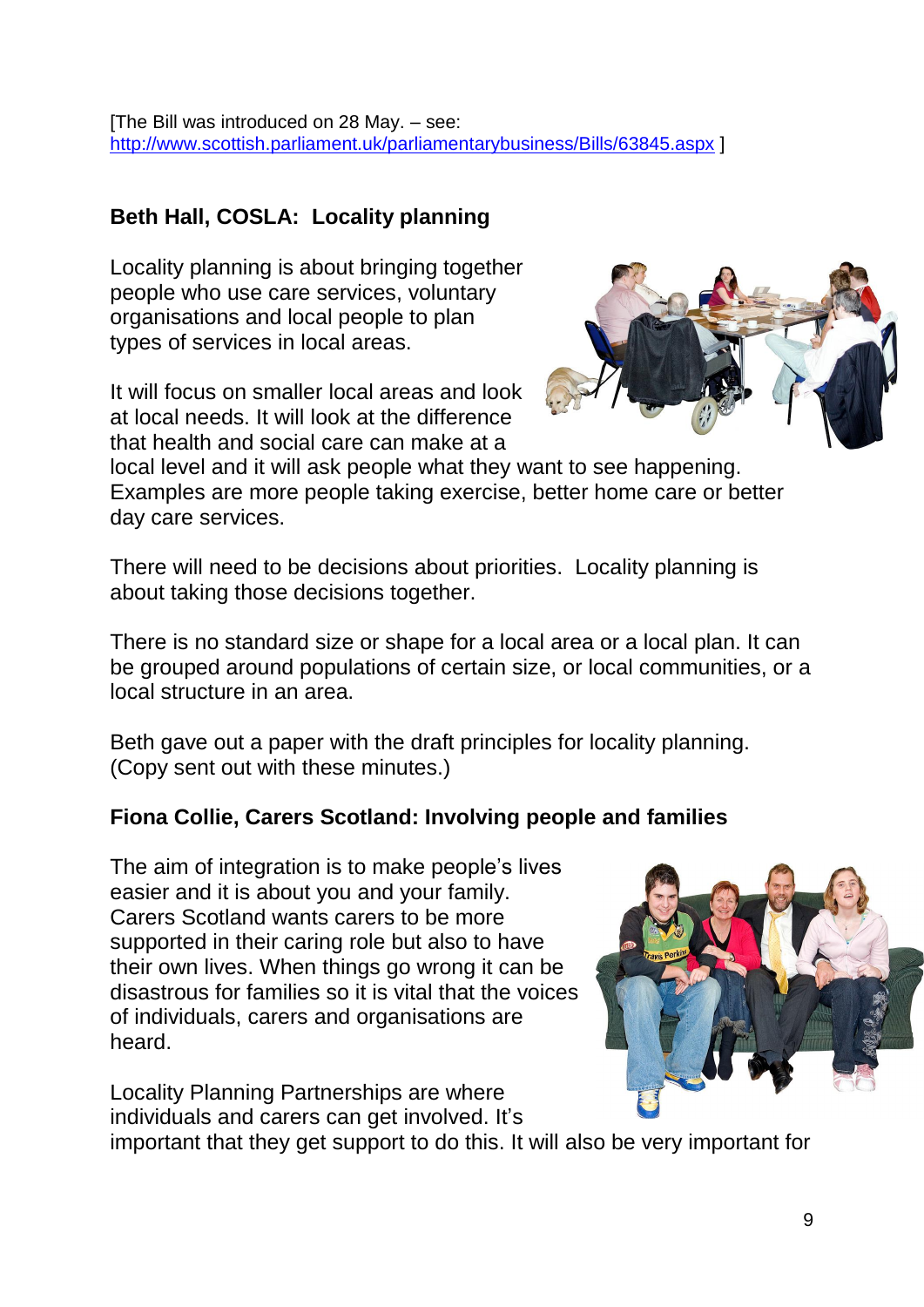everyone to give their views once the Bill is published and as it is going through parliament.

Questions and comments were invited. Members of the Group asked:

Idem Lewis: How will it work in Glasgow and will it affect people with mild disabilities?

- Kathleen: Before now councils and health boards were encouraged to work together but it was not required. Now they must work together. The new Learning Disability Strategy will be published soon and will also affect how organisations work together.
- Beth: Locality planning will look at different ways to engage with people – for example face-to-face, in smaller groups or using technology

Colin Menabney: There used to be a Glasgow Learning Disability Partnership. It took a long time to start but worked well. Will part of the new law provide for the statutory involvement of voluntary organisations and others?

- Kathleen: There will be a number of strands for decision-making. The Scottish Government does expect other people to be on the joint partnership board including from voluntary organisations, users and carers, and sources of professional advice such as the Chief Social Worker.
- Fiona: it's very important that the third sector (voluntary agencies) are involved and around the table.

Ken McMahon: Will part of the health budget be used for social care services?

- Kathleen: This is a issue that is being talked about, especially around the budget for acute services. There is current work looking at the acute budget and spending categories to see if any of this can be spent in a different way. Any detail will be in the Bill.
- Beth: Resources will need to move across from health services to social care. COSLA thinks this will need to be significant to achieve its aim.

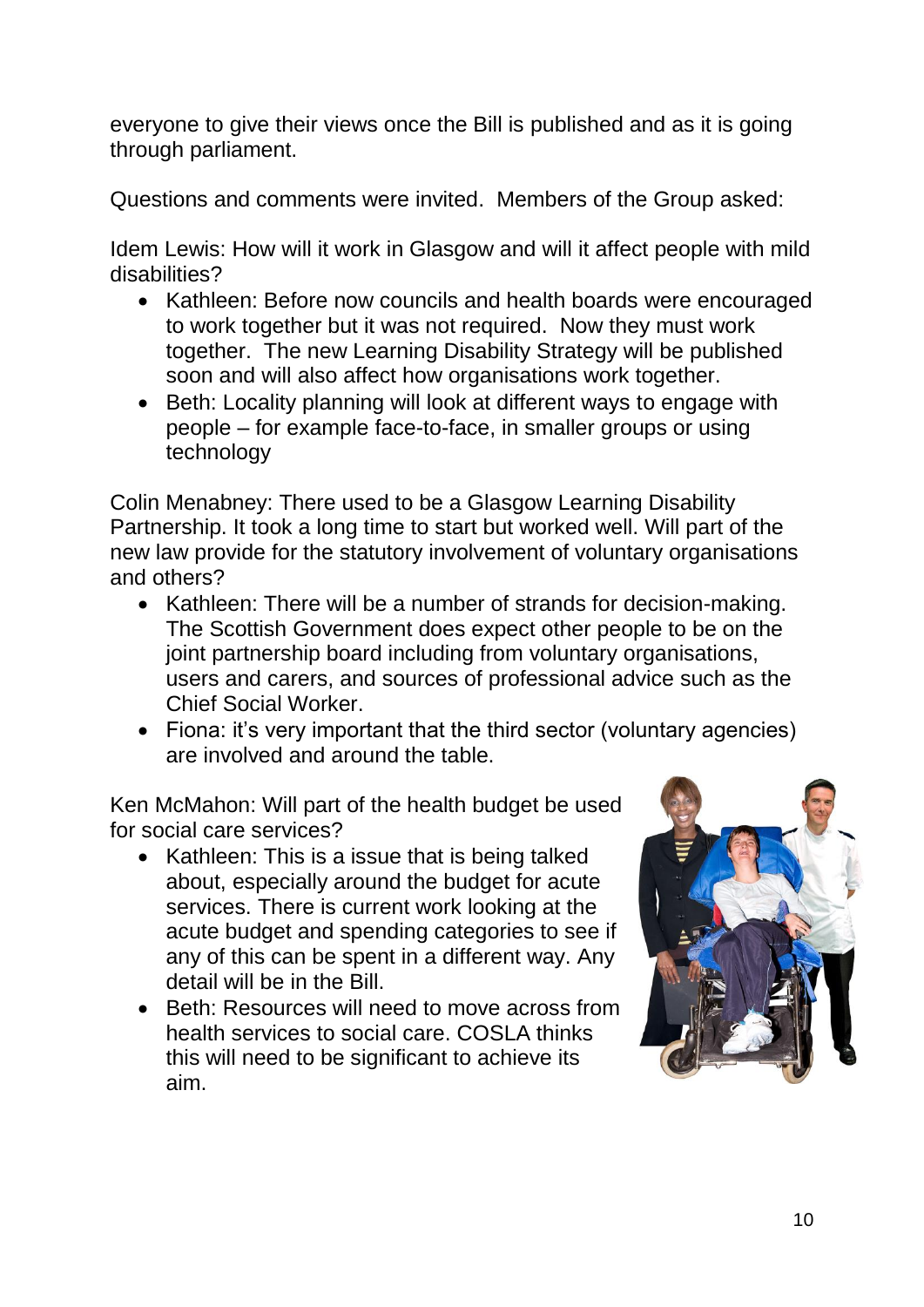Andy Miller: It is often difficult for people with learning disabilities to be involved in meetings and there is already a lot of consultation. How accessible will the meetings and new structures be?

- Beth: Engagement will not be focused on consultation but on involvement in decision-making. It cannot be just about a regular set of meetings.
- Fiona: Agreed. Carers Scotland has been trying out different techniques like webinars and social media to reach people.

Andrew Strong: Healthcare and social care need to change at the frontline. People need to know the expected standards and how to challenge poor practice.

• Kathleen: The Cabinet Secretary gave a commitment to review the care standards and these are out for consultation now. The outcomes from this will be tied into the work on outcomes for health and social care.

Jim Walsh: Lanarkshire ACE: People contribute to the cost of their social care but healthcare is free. Health professionals can be great allies when people are negotiating with social work department but once health and social care are joint partners, is there a danger that individuals and carers will be on their own?

- Fiona: Charging is complicated and COSLA is working on guidance. People need consistency across Scotland and transparency. Often people are assessed but do not know how the charge or contribution has been worked out.
- Beth: One ambition is that the resource stops being regarded as belonging to health or social work but is a joint resource. This may end these arguments. COSLA is looking at self-directed support and how people can direct their support across both health and social care. This will need to be unpicked carefully so people are not charged for services that are free at point of use.

Loretto Lambe, PAMIS: People with low incidence conditions are often missed out during local planning, as there isn't a local group, but their needs are often complex.

Jackie thanked everyone for their questions and comments and Kathleen, Beth and Fiona for their valuable input. The Health and Sports Committee will be taking evidence after the summer. She asked if